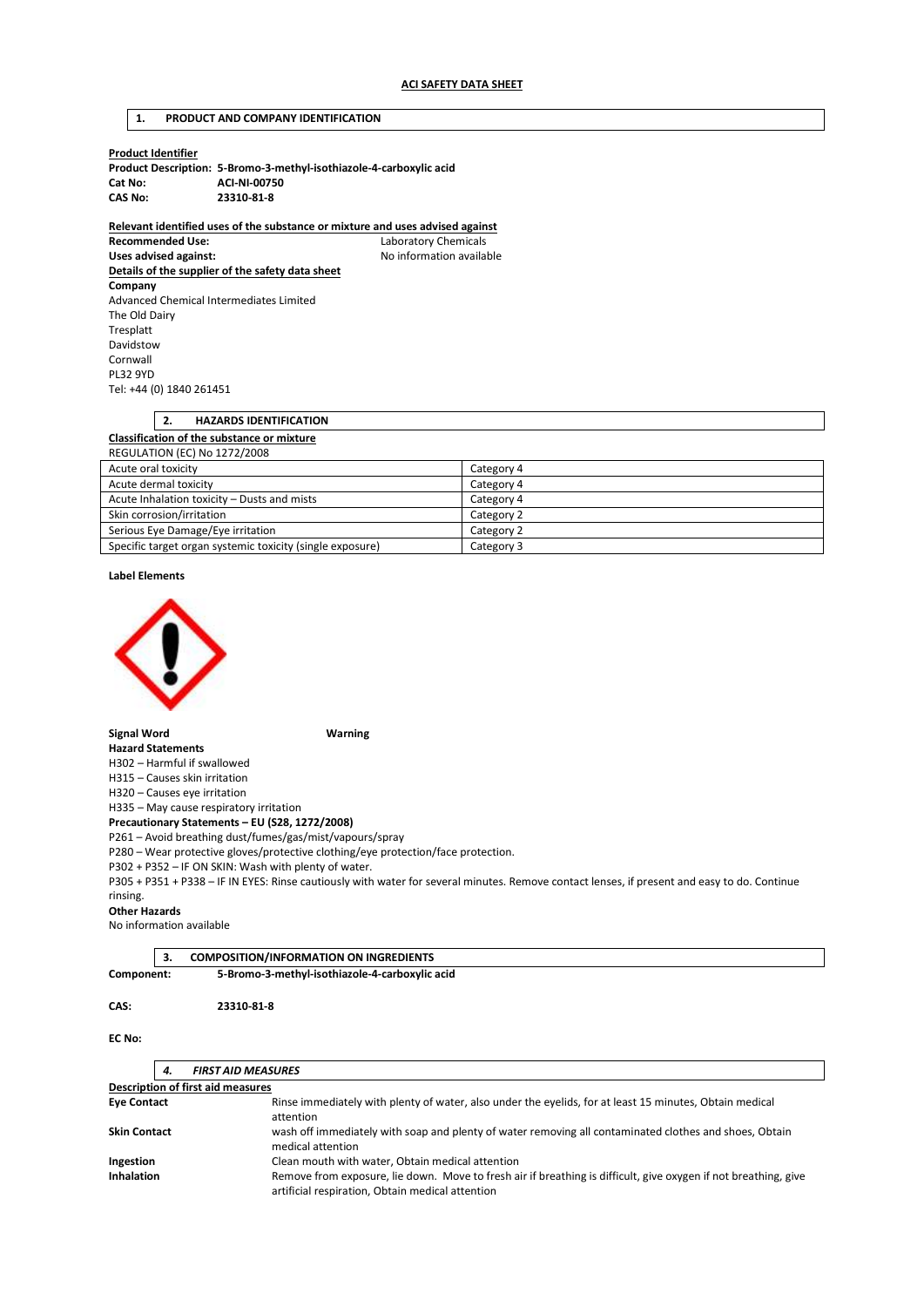# **5. FIRE-FIGHTING MEASURES**

### **Extinguishing media**

**Suitable Extinguishing Media** 

Water spray Carbon dioxide (CO2) Dry chemical foam

**Extinguishing media which must not be used for safety reasons** 

No information available

**Special hazards arising from the substance or mixture** 

Thermal decomposition can lead to release of irritating gases and vapours

# **Advice for fire-fighters**

As in any fire, wear self-contained breathing apparatus pressure-demand, MSHA/NIOSH (approved or equivalent) and full protective gear.

| 6.<br><b>ACCIDENTAL RELEASE MEASURES</b>                                      |                                                                                                                                             |
|-------------------------------------------------------------------------------|---------------------------------------------------------------------------------------------------------------------------------------------|
| Personal precautions, protective equipment and emergency procedures           |                                                                                                                                             |
| Ensure adequate ventilation                                                   |                                                                                                                                             |
| <b>Environmental precautions</b>                                              |                                                                                                                                             |
| Prevent further leakage or spillage if safe to do so                          |                                                                                                                                             |
| Methods and material for containment and cleaning up                          |                                                                                                                                             |
|                                                                               | Sweep up or spillage and collect in suitable container for disposal. Use suitable absorbent if required. Do not let this chemical enter the |
| environment                                                                   |                                                                                                                                             |
|                                                                               |                                                                                                                                             |
| <b>HANDLING AND STORAGE</b><br>7.                                             |                                                                                                                                             |
| <b>Precautions for Safe Handling</b>                                          |                                                                                                                                             |
|                                                                               | Avoid contact with skin and eyes. Do not breathe dust. Do not breathe vapours or spray mist. Do not ingest                                  |
| Conditions for Safe Storage, including any incompatibilities                  |                                                                                                                                             |
| Keep in a dry, cool and well-ventilated place. Keep container tightly closed. |                                                                                                                                             |
| <b>EXPOSURE CONTROLS/PERSONAL PROTECTION</b><br>8.                            |                                                                                                                                             |
| <b>Control Parameters</b>                                                     |                                                                                                                                             |
| <b>Exposure limits</b>                                                        | Not applicable                                                                                                                              |
| Derived No Effect Level (DNEL)                                                | No information available                                                                                                                    |
| <b>Predicted No Effect Concentration</b>                                      | No information available                                                                                                                    |
| (PNEC)                                                                        |                                                                                                                                             |
|                                                                               |                                                                                                                                             |
| <b>Exposure Controls</b>                                                      |                                                                                                                                             |
| <b>Engineering Measures</b>                                                   | Ensure adequate ventilation, especially in confined areas. Ensure that eyewash stations                                                     |
|                                                                               | and safety showers are close to workstation location.                                                                                       |
| <b>Personal Protective Equipment</b>                                          |                                                                                                                                             |
| Eye protection<br>1.                                                          | Goggles                                                                                                                                     |
| <b>Hand protection</b><br>2.                                                  | Protective gloves                                                                                                                           |
| Skin and body protection<br>З.                                                | Wear appropriate protective gloves and clothing to prevent skin exposure                                                                    |
| <b>Respiratory protection</b><br>4.                                           | Follow the OSHA respirator regulations found in 29 CFR 1910.134 OR European Standard                                                        |
|                                                                               | EN 149. Use a NIOSH/MSHA or European Standard EN 149 approved respirator                                                                    |
|                                                                               | if exposure limits are exceeded or if irritation or other symptoms are experienced.                                                         |
| <b>Hygiene Measures</b>                                                       | Handle in accordance with good industrial hygiene practice                                                                                  |
| <b>Environmental Exposure Controls</b>                                        | No information available                                                                                                                    |
|                                                                               |                                                                                                                                             |

### **9. PHYSICAL AND CHEMICAL PROPERTIES**

| <b>Physical State</b>      | Solid      |
|----------------------------|------------|
| Appearance                 | Beige      |
| <b>Boiling Point/Range</b> |            |
| <b>Melting Point/Range</b> |            |
| <b>Flash Point</b>         |            |
| <b>Molecular Formula</b>   | C5H4BrNO2S |
| <b>Molecular Weight</b>    | 222.06     |
|                            |            |

# **10. STABILITY AND REACTIVITY**

**Reactivity Chemical Stability**  Stable under normal conditions **Possibility of Hazardous Reactions**  Hazardous Polymerization and the Society of the No information available<br>Hazardous Reactions available No information available No information available **Conditions to Avoid**  Incompatible products. Heat. **Incompatible Materials**  Acids, bases, strong oxidizing agents, strong reducing agents, **Hazardous Decomposition Products**  In combustion emits toxic fumes.